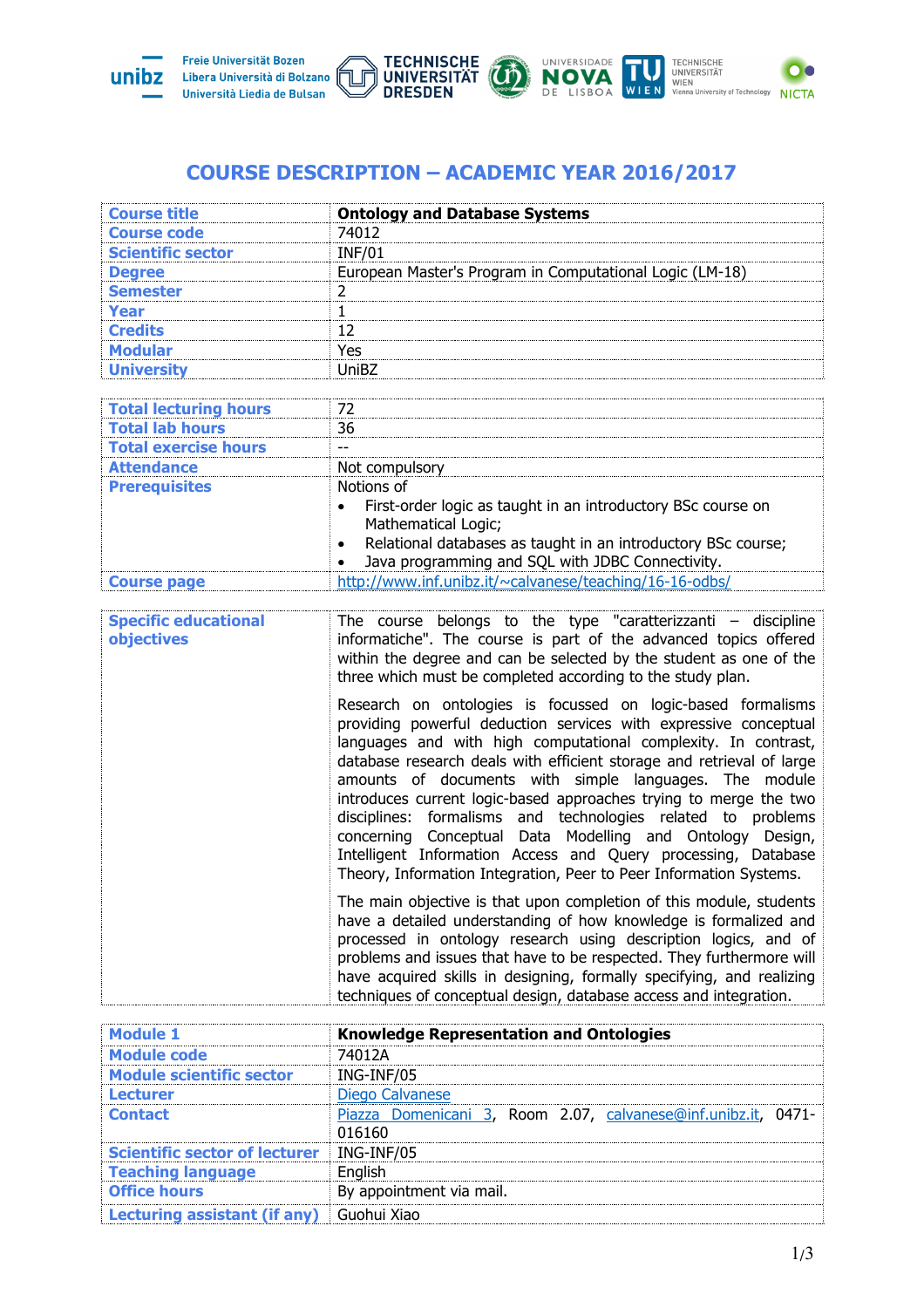

Freie Universität Bozen Libera Università di Bolzano Università Liedia de Bulsan









| <b>Office hours LA</b>               | By appointment via mail.                                                                                                                                                                                                                                                                                                                                                                                                                                                                              |
|--------------------------------------|-------------------------------------------------------------------------------------------------------------------------------------------------------------------------------------------------------------------------------------------------------------------------------------------------------------------------------------------------------------------------------------------------------------------------------------------------------------------------------------------------------|
| <b>Credits</b>                       | 8                                                                                                                                                                                                                                                                                                                                                                                                                                                                                                     |
| <b>Lecturing hours</b>               | 48                                                                                                                                                                                                                                                                                                                                                                                                                                                                                                    |
| <b>Lab hours</b>                     | $-$                                                                                                                                                                                                                                                                                                                                                                                                                                                                                                   |
| <b>Exercise hours</b>                | 24                                                                                                                                                                                                                                                                                                                                                                                                                                                                                                    |
| <b>List of topics</b>                | Modelling information through logic and through ontologies<br>$\bullet$<br>Query answering over databases and ontologies<br>$\bullet$<br>Modelling incomplete information<br>٠<br><b>Description Logics</b><br>$\bullet$<br>Ontology-based data access<br>$\bullet$<br>Reasoning in the DL-Lite family of Description Logics<br>Reasoning in the ALC family of Description Logics                                                                                                                     |
| <b>Teaching format</b>               | The course is organized as frontal lectures on the course topics,<br>possibly complemented by monographic seminars that serve as a<br>starting point for discussing the techniques involved. During lab<br>sessions the students will develop their theoretical skills by<br>elaborating small problems and familiarize themselves with the usage<br>and internals of state-of-the-art tools for managing and querying<br>relational data sources through an ontology, and will work on a<br>project. |
| <b>Module 2</b>                      | <b>Foundations of Databases</b>                                                                                                                                                                                                                                                                                                                                                                                                                                                                       |
| <b>Module code</b>                   | 74012B                                                                                                                                                                                                                                                                                                                                                                                                                                                                                                |
| <b>Module scientific sector</b>      | <b>INF/01</b>                                                                                                                                                                                                                                                                                                                                                                                                                                                                                         |
| <b>Lecturer</b>                      | <b>Werner Nutt</b>                                                                                                                                                                                                                                                                                                                                                                                                                                                                                    |
| <b>Contact</b>                       | Piazza Domenicani 3, Room 2.09, nutt@inf.unibz.it, 0471-016126                                                                                                                                                                                                                                                                                                                                                                                                                                        |
| <b>Scientific sector of lecturer</b> | <b>INF/01</b>                                                                                                                                                                                                                                                                                                                                                                                                                                                                                         |
| <b>Teaching language</b>             | English                                                                                                                                                                                                                                                                                                                                                                                                                                                                                               |
| <b>Office hours</b>                  | By appointment via mail.                                                                                                                                                                                                                                                                                                                                                                                                                                                                              |
| <b>Lecturing assistant (if any)</b>  |                                                                                                                                                                                                                                                                                                                                                                                                                                                                                                       |
| <b>Office hours LA</b>               | $-$                                                                                                                                                                                                                                                                                                                                                                                                                                                                                                   |
| <b>Credits</b>                       | 4                                                                                                                                                                                                                                                                                                                                                                                                                                                                                                     |
| <b>Lecturing hours</b>               | 24                                                                                                                                                                                                                                                                                                                                                                                                                                                                                                    |
| <b>Lab hours</b>                     | 12                                                                                                                                                                                                                                                                                                                                                                                                                                                                                                    |
| <b>Exercise hours</b>                |                                                                                                                                                                                                                                                                                                                                                                                                                                                                                                       |
| <b>Syllabus</b>                      | Logic as a query languages<br>Foundations of query processing<br>Relational query languages with recursion                                                                                                                                                                                                                                                                                                                                                                                            |
| <b>Teaching format</b>               | The course is organized as frontal lectures on the course topics,<br>possibly complemented by monographic seminars that serve as a<br>starting point for discussing the techniques involved. During lab<br>sessions the students will develop their theoretical skills by<br>elaborating small problems and familiarize themselves with the usage<br>and internals of state-of-the-art tools for managing and querying<br>relational data sources through an ontology, and will work on a<br>project. |
|                                      | Knowledge and understanding                                                                                                                                                                                                                                                                                                                                                                                                                                                                           |
| <b>Learning outcomes</b>             | Knowledge of Description Logics<br>Understand the different application areas of computational<br>$\bullet$<br>logic wrt local and international economical contexts<br>Knowledge of the state of the art of knowledge<br>$\bullet$<br>representation and reasoning techniques<br>Knowledge of semantic techniques to extract knowledge<br>from data<br>Broad knowledge of foundational and applicative areas of<br>computer science<br>Applying knowledge and understanding                          |